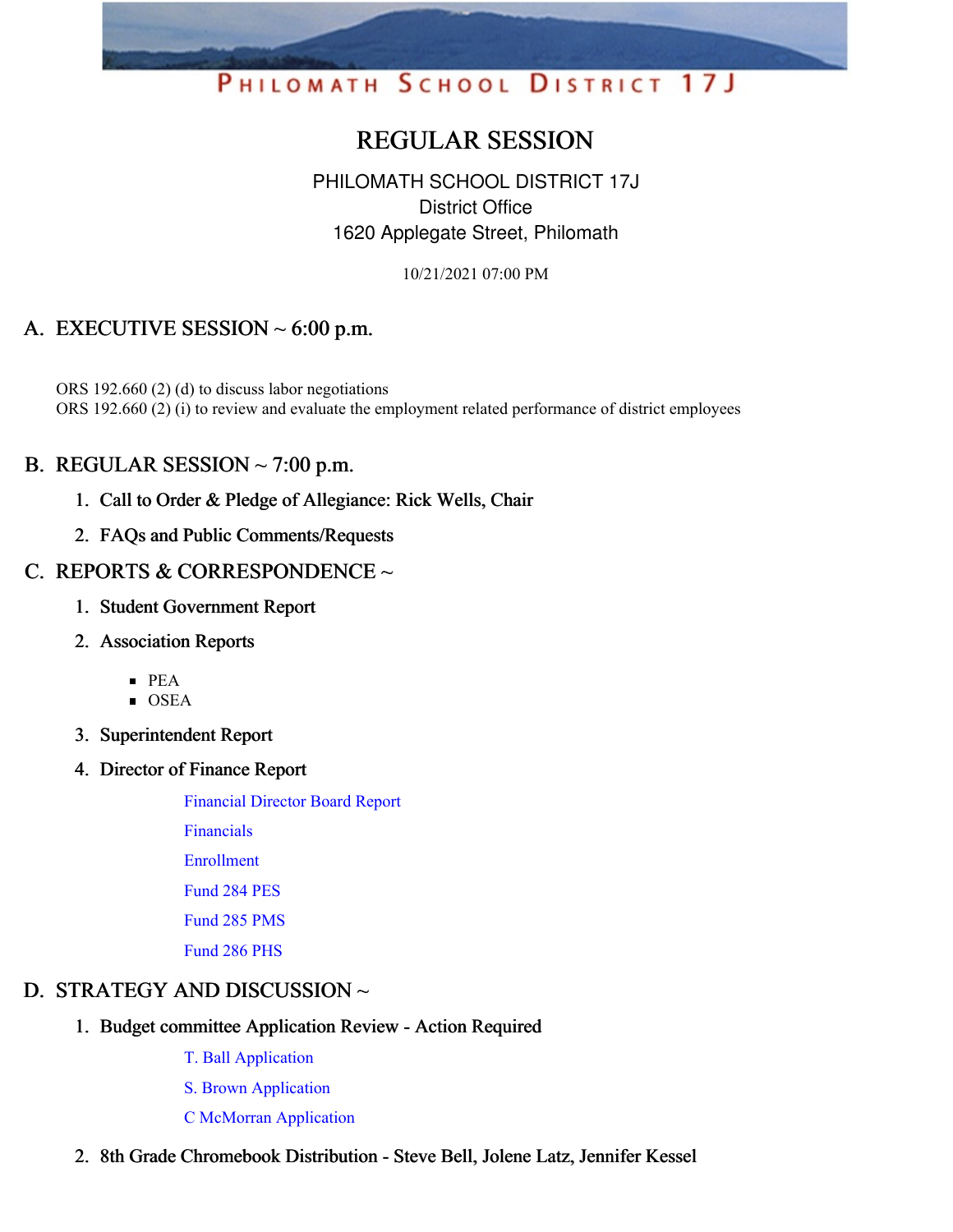#### 3. Educator Effectiveness Report - Steve Bell - Action Required

Educator [Effectiveness](https://app.eduportal.com/documents/view/811332) 2021-22

#### 4. State Report Card Review

District Report Card - [2020-21](https://app.eduportal.com/documents/view/810995) District Report Card Spanish - [2020-21](https://app.eduportal.com/documents/view/810996) KVCS Report Card - [2020-21](https://app.eduportal.com/documents/view/810991) KVCS Report Card Spanish - [2020-21](https://app.eduportal.com/documents/view/810992) [Blodgett](https://app.eduportal.com/documents/view/810979) Report Card 2020-21 [Blodgett](https://app.eduportal.com/documents/view/810980) Report Card Spanish 2020-21 CPS Report Card - [2020-21](https://app.eduportal.com/documents/view/810985) CPS Report Card Spanish - [2020-21](https://app.eduportal.com/documents/view/810986) PES Report Card - [2020-21](https://app.eduportal.com/documents/view/810983) PES Report Card Spanish - [2020-21](https://app.eduportal.com/documents/view/810984) PA Report Card - [2020-21](https://app.eduportal.com/documents/view/810981) PA Report Card Spanish - [2020-21](https://app.eduportal.com/documents/view/810982) PMS Report Card - [2020-21](https://app.eduportal.com/documents/view/810987) PMS Report Card [Spanish](https://app.eduportal.com/documents/view/810988) - 2021 PHS Report Card - [2020-21](https://app.eduportal.com/documents/view/810989) PHS Report Card Spanish - [2020-21](https://app.eduportal.com/documents/view/810990)

5. RSSL Resiliency Framework Update

#### RSSL [Update](https://app.eduportal.com/documents/view/811349)

- 6. Clemens Foundation Pool Scholarship Update
- 7. CSD/PSD Boundary Change Impact

#### [Boundary](https://app.eduportal.com/documents/view/811197) letter

- 8. PHS Schedule Discussion
- 9. Equity Team/PSD Board Work Session 11/8/21 6:00 p.m.
- 10. KVCS/PSD Joint Meeting 11/18/21 5:30 p.m.

KVCS Charter [Renewal](https://app.eduportal.com/documents/view/811196) Letter

## E. ACTION ITEMS  $\sim$

1. Consent Agenda

Consent Agenda - [10-21-21](https://app.eduportal.com/documents/view/811187)

Check listing - [September](https://app.eduportal.com/documents/view/811175) 2021

[Minutes](https://app.eduportal.com/documents/view/811185) - Regular Session 9/16/21

#### 2. Out of State Travel - Action Required

Alaska [Girls/Boys](https://app.eduportal.com/documents/view/811013) Basketball Trip - Dec 2021 [Ketchikan](https://app.eduportal.com/documents/view/811331) COVID Protocols